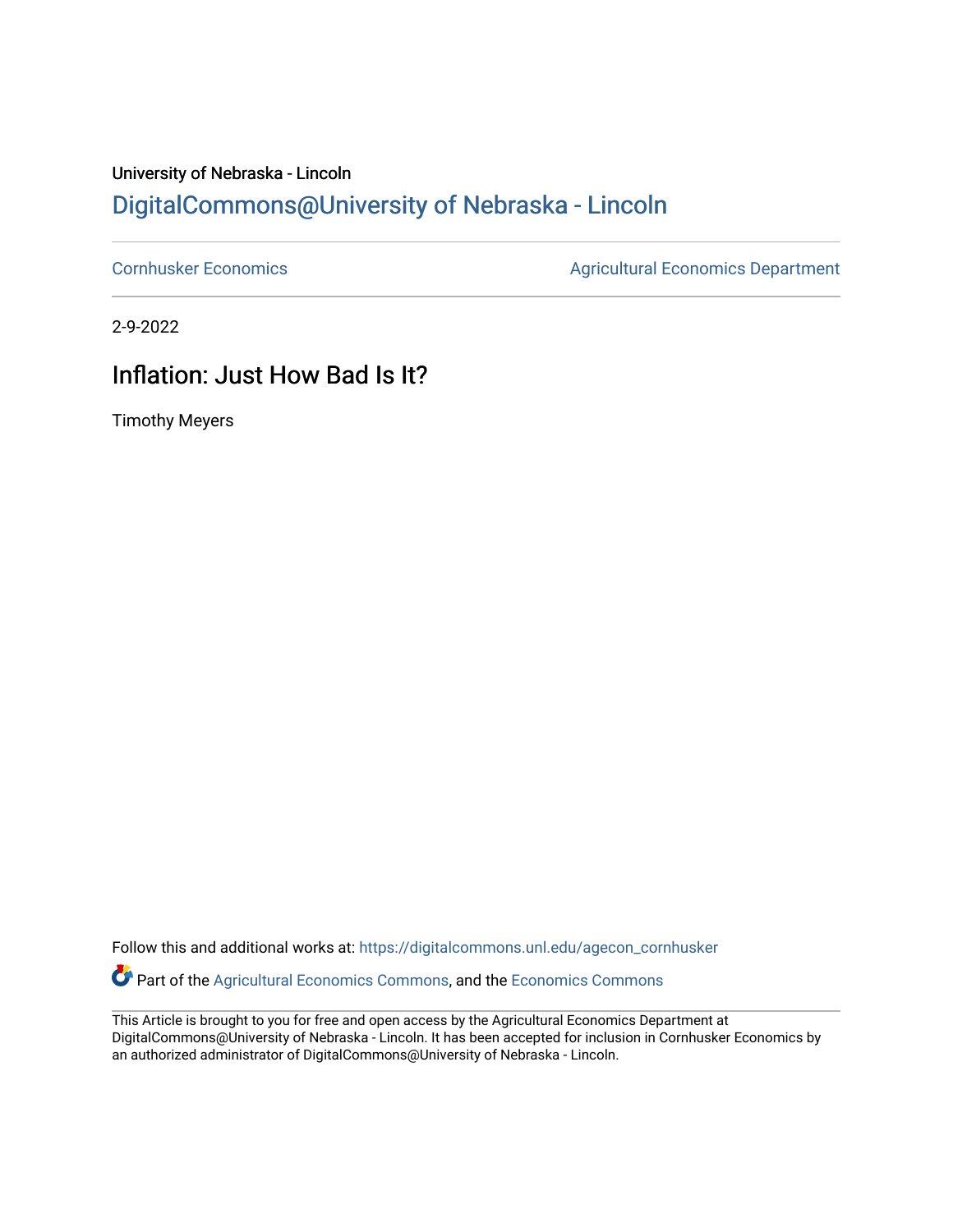

agecon.unl.edu/cornhuskereconomics

# Cornhusker Economics

# Inflation: Just How Bad Is It?

Amidst the chaotic news cycle of politics, the pandemic, and global affairs, a new topic is making headlines inflation. To some, rising inflation causes greater fear than the other headlines combined; to others, it is nothing more than a minor nuisance. This article will explain why people's divisive attitudes toward inflation are likely justified.

#### **What is Inflation?**

Rising home prices, increasing fuel costs, and \$10 bacon feel like inflation. Each of these has a unique market dynamic that can explain the upward price movement. It is important to note that a price going up is not necessarily illustrative of inflation. Inflation is when the overall price level rises. If there is inflation, it does not mean all prices are rising, but it does mean that on average, a trip to the store will cost more than it did previously. Economists use the terminology "market basket" to describe the tens of thousands of items tracked by the National Bureau of Economic Research. To the rest of us, the basket could be the one we use at Hy-Vee or Super Saver. Filled with the same items as last year, when the final tally is noticeably higher, that is inflation.

#### **Causes of Inflation**

The causes of inflation are numerous, but all fit into one of two categories. The first category, demand-pull inflation, is the type of inflation that is symptomatic of a revved-up economy. Direct payments from programs like the CARES act or enhanced and advanced child

tax credit payments are policies that can lead to upward pressure on prices. Demand-pull inflation does not have to be caused by policy. As Keynes would say, the "animal spirits" of society could become more positive with regards to the future, resulting in more current spending, and rising prices.

While demand-pull inflation can be viewed positively, cost-push inflation has no obvious upside. Like the name implies, cost-push inflation results when the price of a productive resource increases. Labor, fuel, transportation, inputs from abroad, and taxes are inputs that have a widespread impact.

When an economy faces demand-pull inflation, prices rise, but the real output does as well (a good thing). When cost-push is the culprit, the prices rise and output declines -- a negative double whammy. Without a doubt, current inflation is the result of both demand-pull, and cost-push sources. Luckily, record low unemployment and GDP growth would indicate demand-pull inflation is the greater force.

#### **Why is inflation bad?**

This simple truth is that when prices rise, but our incomes do not, our purchasing power declines. Paying for rent, food, and entertainment becomes more expensive. One hopes incomes catch up to inflation and the unpleasantness is short-lived. When an economy experiences low and predictable inflation, there is little cause for concern. When inflation is unanticipated or high, the economic hardship is much more serious.

It is the policy of the University of Nebraska–Lincoln not to discriminate based upon age, race, ethnicity, color, national origin, gender-identity, sex, pregnancy, disability, sexual orientation, genetic information, vete